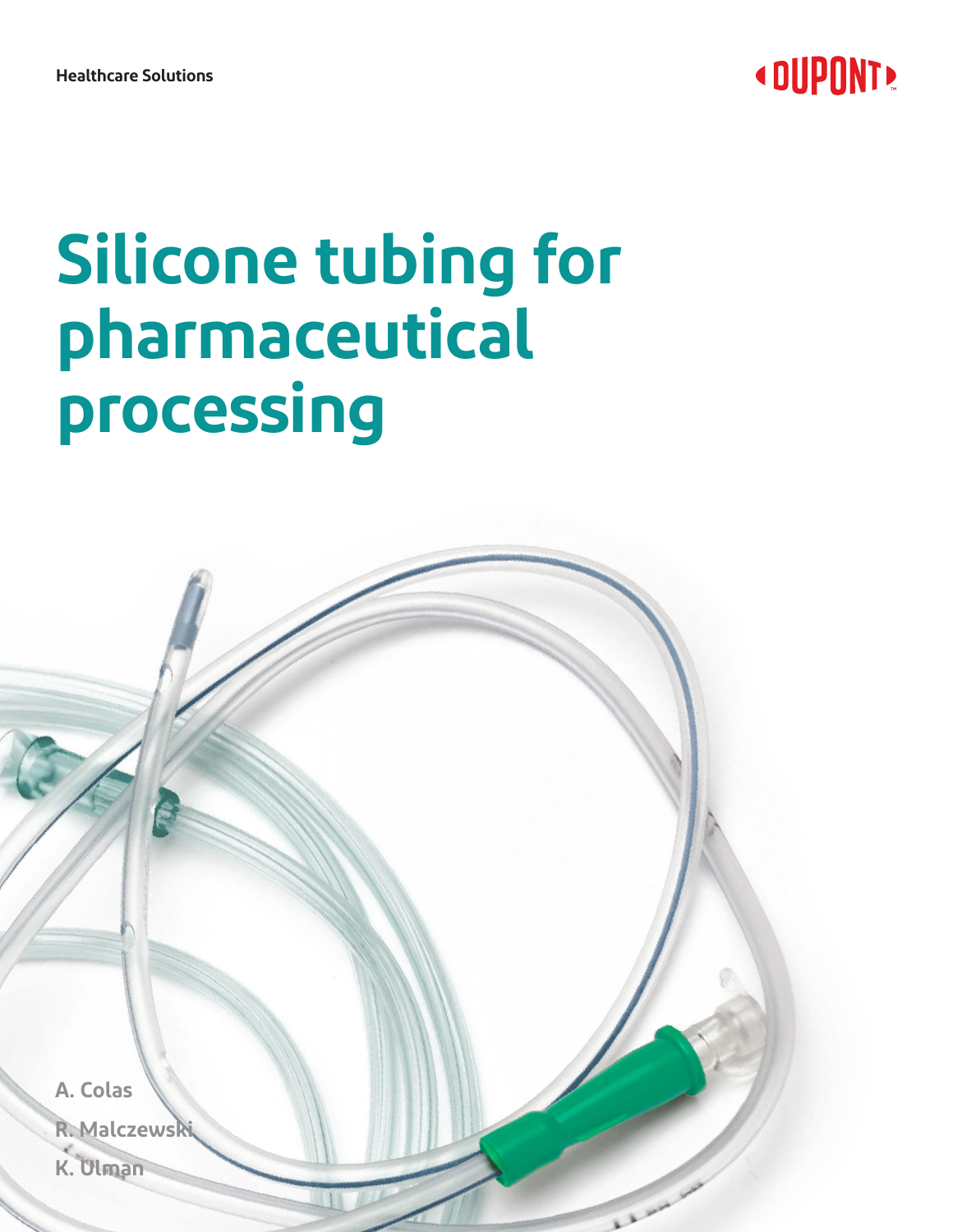### **Abstract**

This article gives those involved in the manufacturing of pharmaceuticals a short, but scientific overview about tubing (in particular, silicone tubing) currently used for fluid transfer, peristaltic pumping and filling operations. The article presents the benefits and limitations of such tubing and discusses the variables that need to be taken into consideration.

#### **Introduction**

This article is about pharmaceutical processing and flexible tubing; that is, tubing made from various polymeric materials, and in particular, silicone polymers. Stainless steel and glass are also widely used in this application, but as they lie outside this definition will not be considered further, despite their outstanding and unique mechanical properties and inertness.1

Flexible tubing has gained more acceptance in recent years as it offers low costs and simplicity, particularly for single-use applications where one can reduce costs associated with validation, cleaning-in-place (CIP) or sterilization-in-place (SIP) and disposal of contaminated waste waters.

Many of the articles about flexible tubing for pharmaceutical processing are generated by suppliers, each one promoting their own attributes and advantages. Specifiers are then left to build their experience and search through a maze of data to make a final selection. Selecting suitable tubing is no simple task: suppliers may not openly provide the composition of their tubing (fluoroelastomer, polyurethane, polyvinylchloride, silicone, polyolefin or other), but rather, provide their opinion of what it is designed for.

It is interesting to note that Billmeyer's textbook seems to offer few insights into the general properties of silicones, other than citing their weather resistance.<sup>2</sup> Indeed, silicone elastomers have limited mechanical strength and only represent a fraction of the polymers used around us, yet some of their properties make them unique in pharmaceutical applications. The approach of this article is to provide an exhaustive list of relevant parameters for silicone tubing, including what they can or cannot offer, to those who specify tubing.

The first mention of silicone tubing appeared in 1948 when butyl rubber was shown to have lower permeability to gases than a comparable silicone material.<sup>3</sup> It is astonishing that silicone tubing was already considered at that time, since silicones in general were not introduced to the market until around 1943. Today silicone tubing is used in many operations to assist in the production of pharmaceuticals, including fluid transfer, peristaltic pumping and filling operations.<sup>4,5</sup>

#### **Silicone Properties**

Silicones have many interesting properties that make them suitable for tubing applications, some of which are listed below.<sup>6</sup>

**Silicone Polymers.** Silicone is a commercial name describing many products, but most are made from polydimethylsiloxanes or PDMS of the structure:

| Me | Me | Me                           |                | Me              |
|----|----|------------------------------|----------------|-----------------|
|    |    |                              |                |                 |
|    |    | $SI - Q - SI - Q - SI - Q -$ | O <sub>1</sub> | $\lceil$ SI-0-1 |
|    |    |                              |                |                 |
| Me | Me | Me                           |                | Me              |

These polymers are characterized by strong covalent bonds resistant to hemolytic scission (silicones are UV stable; they are also thermally and chemically stable and so easy to sterilize). The polar backbone can be susceptible to heterolytic scission, but the methyl groups along the chain provide shielding (Figure 1).

Silicones are therefore hydrophobic, and the contact angle of water on a PDMS model surface is high, 108°.<sup>7</sup> Because of this hydrophobicity, reactions between silicones and aqueous media are not favored in the absence of surfactants, and then only in the presence of very strong bases or acids.

Because of the low methyl-to-methyl intermolecular interactions between PDMS chains:

- PDMS displays very low Tg (146 K), a property critical for silicones to be elastomers (see below).
- PDMS is "compatible" with hydrocarbons (polymers dissolve in such nonpolar solvents, while elastomers absorb and swell in these solvents).
- PDMS is highly permeable to many low molecular weight species/ nonpolar substances, such as hydrocarbons as described above or gases (Table 1). The latter property is useful for the oxygenation of cell cultures, for example, as used in the Corning® E-Cube™ Culture System (Figure 2).8

Silicone polymer synthesis has been reviewed elsewhere.<sup>6</sup> With respect to the application discussed here, and specifically regarding impurities, it is worth noting that the synthesis of silicone polymers starts from distilled ingredients and does not involve solvents or heavy metals. Impurities are essentially short linear or cyclic silicone oligomers of some volatility and of the general formula -(SiMe2O)<sub>n</sub>-. Such species are either used as the starting oligomers or are generated during the polymerization reaction.



**Figure 1. Three-dimensional view of a short PDMS oligomer,**   $\mathsf{Me}_\mathsf{3}\mathsf{SiO}(\mathsf{SiMe}_\mathsf{2}\mathsf{O})\text{}_\mathsf{4}\mathsf{SiMe}_\mathsf{3}$  , showing **the shielding of the polysiloxane backbone by the methyl groups (structural representation courtesy of S. Grigoras, DuPont).**



**Figure 2. Silicone tubing is used to oxygenate the Corning® E-Cube™ culture system (photograph courtesy of Corning Inc.).**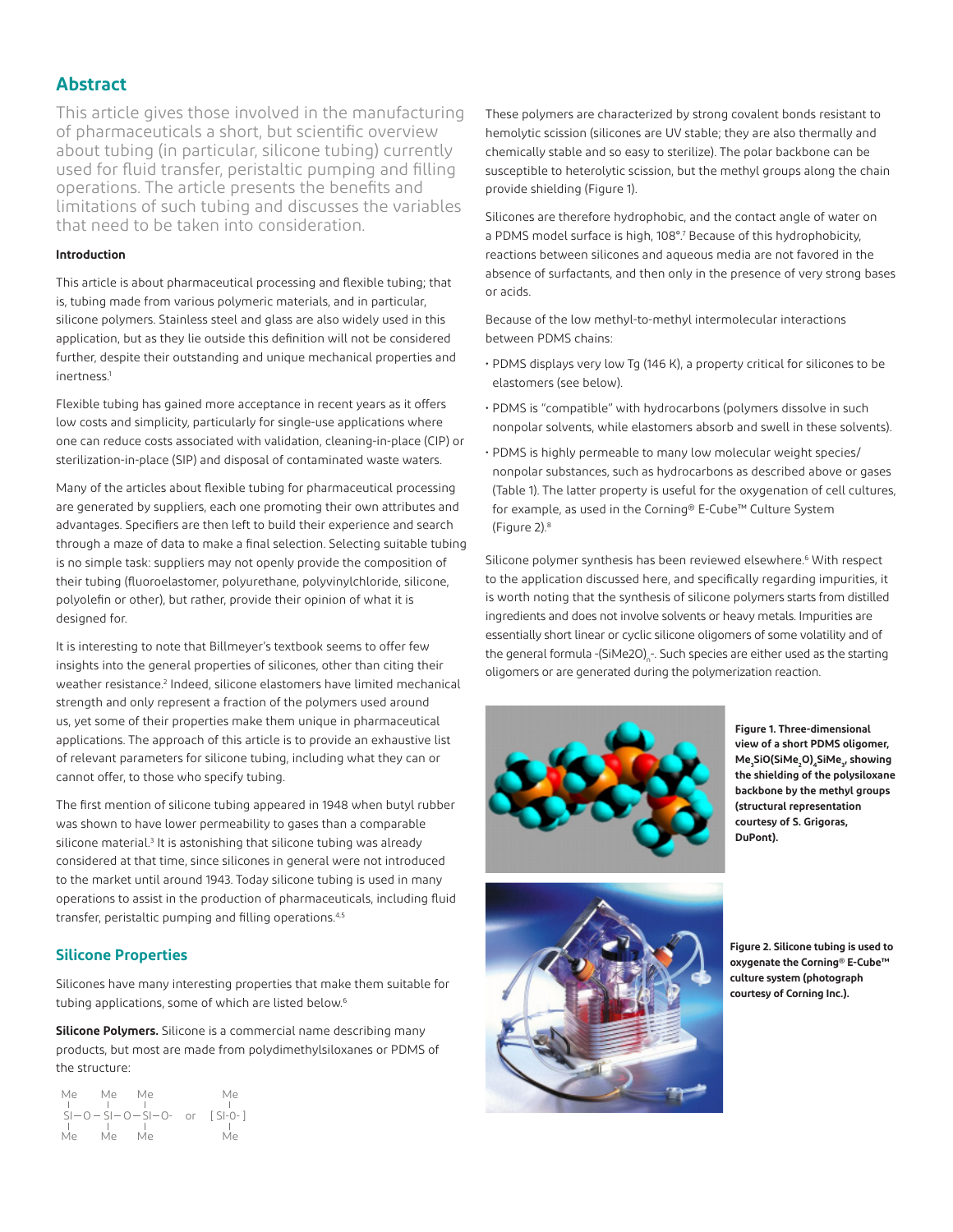#### **Table 1: Comparison of the Permeability of Polydimethylsiloxane with Other Polymers**<sup>9</sup>

|                                | Permeability to $O_2$<br>(cm <sup>3</sup> .cm)/(s.cm <sup>2</sup> .kPa) x 10 <sup>-7</sup> | Permeability to CO <sub>2</sub><br>(cm <sup>3</sup> .cm)/(s.cm <sup>2</sup> .kPa) x 10 <sup>-7</sup> |
|--------------------------------|--------------------------------------------------------------------------------------------|------------------------------------------------------------------------------------------------------|
| Polydimethylsiloxane (PDMS)    | 79                                                                                         | 405                                                                                                  |
| Polyethylene (PE)              | 0.002                                                                                      | 0.007                                                                                                |
| Polytetrafluoroethylene (PTFE) | 0.001                                                                                      | 0.003                                                                                                |

**Silicone Elastomers.** Silicone polymers are easily converted into three dimensional networks or elastomers using a cross-linking reaction (cure). For making tubing, two reactions are preferred.<sup>6</sup>

1. Peroxide initiated, where a peroxide is used to produce radicals R˙and initiate bonds between chains. This works best when the siloxane chains carry some vinyl groups:

# $\equiv$ Si-CH=CH<sub>2</sub>+ CH<sub>3</sub>-Si $\equiv \frac{R^1}{2}$   $\equiv$ Si-CH<sub>2</sub>-CH<sub>2</sub>-CH<sub>2</sub>-Si $\equiv$

where ≡ represents the remaining valences of the Si (Me groups and backbone chain).

and phot to use, these byproducts must be eliminated by carefut post<br>curing, which may require several hours in ventilated ovens at elevated The peroxide of choice for extrusion, and to minimize air inhibition, is bis (2,4- dichlorobenzoyl) peroxide. But, this peroxide gives rise to the ois (2,4- dictitoropenzoyi) peroxide, but, this peroxide gives rise to the<br>formation of byproducts such as 2,4-dichlorobenzoic acid10 or various polychlorobiphenyl congeners (PCBs).11 These byproducts can affect the stability of the tubing, diffuse and concentrate at the surface or "bloom" and/or lead to toxicological concerns. After extrusion of such tubing, and prior to use, these byproducts must be eliminated by careful posttemperatures.

2. Platinum catalyzed where an organometallic Pt complex catalyses the addition of a SiH group to a vinyl group:

# =Si-CH=CH2 + H-Si= =Si-CH2 -CH2 -Si= *Pt cat.*

The advantages of this reaction are that there are no byproducts (addition reaction), only a low level of catalyst (10 ppm of Pt) is used, and there is no need for post-curing.

As the cross-linking points are few and the polymer chains long, crosslinked silicone networks retain the low Tg displayed by silicone polymers. So, silicones are elastomeric at ambient temperature without the need for platicisers.12 This property also allows them to maintain their purity.

Note that as the chain-to-chain interactions are weak, silicone networks have low mechanical properties in the absence of fillers, such as fumed/ amorphous silica. To ease the compounding of such filler, various silica surface treating agents are used. In particular, these include hydroxyendblocked short chain siloxane oligomers such as HO(SiMe<sub>2</sub>O)<sub>n</sub>H, or silazanes such as (Me $_{\rm 3}$ Si) $_{\rm 2}$ NH, which bond to the silica surface and render the silica more easy to disperse in the silicone polymer.<sup>13</sup>

**Silicone Tubing.** Silicone tubing is made by extrusion of the above compounded elastomers, known as high consistency silicone rubbers (HCR). These thermoset materials are available as two-part products:

- Base plus a peroxide, usually in the form of a paste (or "masterbatch") for the peroxide initiated products, or
- Part A and part B for the Pt catalyzed products.

In both cases, the two components are mixed at the point of use, for example using a two-roll mill, before extrusion at room temperature followed by continuous curing in high temperature ovens. Different dies and mandrels are used to produce single-lumen tubing of various size and wall thickness (defined by their outside diameter/inside diameter, or OD/ ID, with specific tolerances). Other tubing designs are also available (e.g., multilumen, side-by-side), but these are generally for use in more specific applications such as medical devices. Levels of remaining oligomers (see above) depend on cure conditions or further processing steps, such as postcuring for the peroxide products, and storage. Tubing is packaged and provided as extruded, usually in 50-foot coils, and double-bagged in separately sealed polyethylene bags.

It is worth mentioning that, as silicones are thermoset, they cannot be reprocessed as thermoplastics. For the same reason, they cannot be heat sealed; therefore, to make connections, silicone tubing is stretched over a hose barb connector and secured with two cable ties attached in opposite directions to hold the tubing in place.<sup>5</sup> Overmolding is possible and sometimes used in the medical device area.

Several considerations are important in the selection of tubing. The next sections address them by comparing the properties of various tubing materials as well as their performance in transfer pumping operations.

#### **Tubing Performance**

**Brand.** Although branding is not really a property, it is still worthy of some consideration as it occurs in literature and can be confusing. What exactly a brand is intended to represent in terms of performance is somewhat of a mystery, especially when one single brand name encompasses materials with very different compositions. Of special concern to DuPont is the use of their silicone elastomer brand, Silastic™, which is often used to mean "any silicone" used in a medical application. A practical approach would be to understand the owner and meaning of a brand before relying on it.

**Appearance and Mechanical Properties.** Silicone clarity is at best described as "translucent" when compared to some organic thermoplastics. This results because silicone elastomer, from which the tubing is made, comprises silicone polymers and amorphous silica (see above). Since these two materials have different refractive indices, and as there is no specific compounding to match them, silicone tubing is translucent.

After cure, silicone elastomers display interesting mechanical properties (Table 2). These include medium hardness and high elongation at break, although with lower tensile strength than polyurethane (PU). They have a tacky surface and a high coefficient of friction when compared to polytetrafluoroethylene (PTFE), yet they are far less rigid. Being hydrophobic and excellent electrical insulators, they can attract dust. Their operating temperature range is wider than PVC.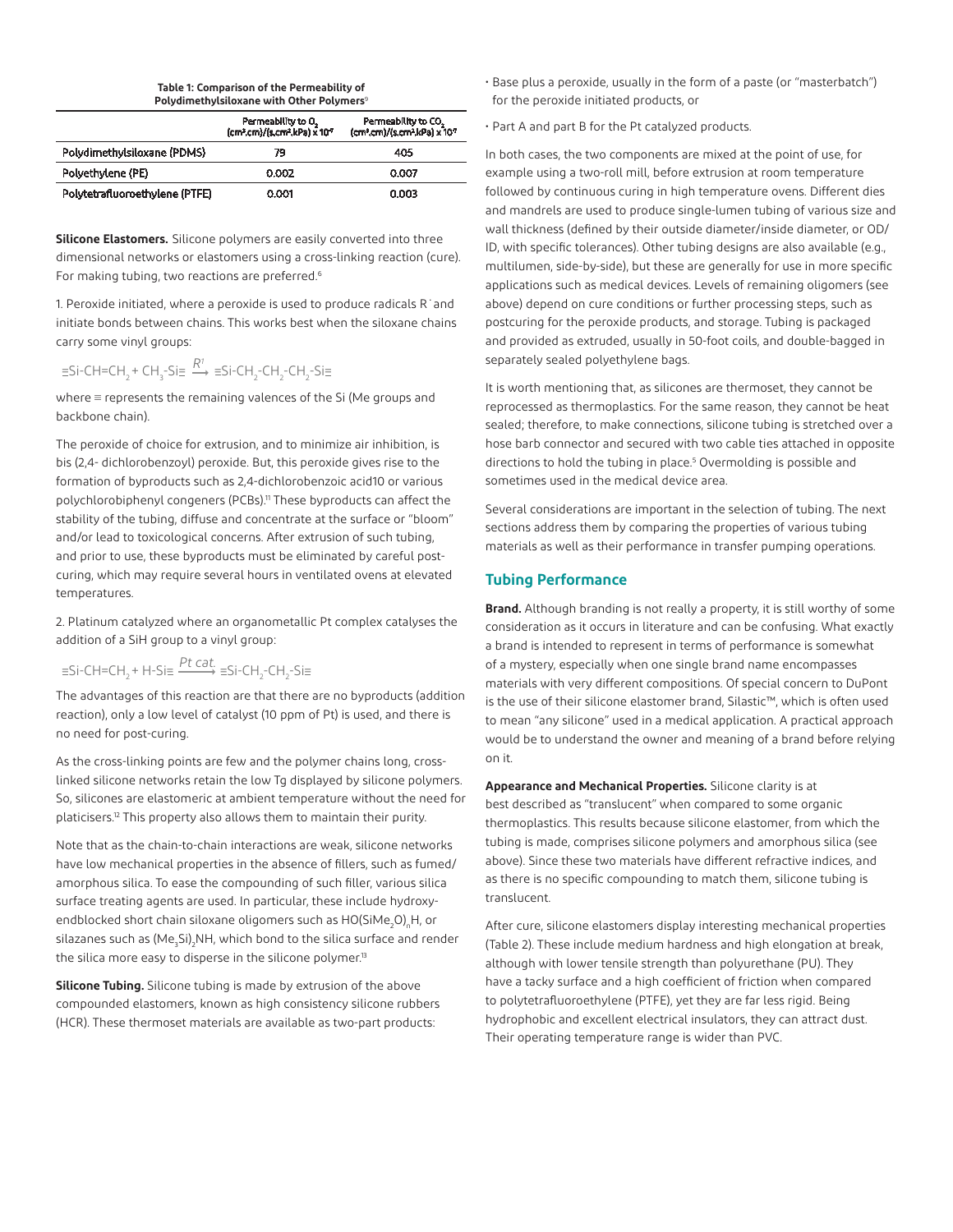For silicone tubing, various defects may exist, including:

- Extrusion lines or gels (probably resulting from premature cure in the extruder)
- Bubbles (evolution of water vapor during cure from moisture that may have been absorbed onto the cooled cylinders of the two-roll mill or hydrogen evolution from a side reaction between H-Si≡ and hydroxyl species in Pt cured product)<sup>6</sup>
- Particulate contamination

Establishing limits for such defects is not an easy task, yet they should be detailed in a supplier's sales specifications. Some visual tests are even referenced in ISO standards related to silicone elastomers used for tubing extrusion.<sup>17</sup>

Other issues associated with mechanical properties relate to floor space and handling. Concerns here are "managing" the tubing in the production of pharmaceuticals, utilizing the smallest possible floor space, while avoiding problems such as kinking. Variables to consider include bend radius (the radius of a bent section of tubing measured to the innermost surface of the curved portion) and force to bend (the amount of stress required to bend to a specified radius).18

**Table 2. Typical Mechanical Properties of Materials Used for** 

| Flexible Tubing <sup>2,14-16</sup> |       |             |              |            |       |
|------------------------------------|-------|-------------|--------------|------------|-------|
| Property                           | Unit  | PTFE        | Silicone     | <b>PVC</b> | PU    |
| Tensile strength                   | MPa   | $21 - 35$   | $6.8 - 8.7$  | 14         | 56    |
|                                    | psi   | 3000-5000   | 990-1265     | 2000       | 8000  |
| Elongation at break                | %     | $200 - 400$ | $570 - 795$  | 400        | 550   |
| Hardness                           | Shore | $D: 50-65$  | A: $50 - 80$ | A:68       | A: 85 |
| Brittle temperature                | °C    | $-240$      | $-80$        | $-40$      | $-68$ |
| Max. operating<br>temperature      | °C    | $+260$      | $+215$       | $+79$      | $+80$ |
| Color                              |       | Opague      | Translucent  | Clear      | Clear |

Silicone tubing can by marked by external printing but, because of its low surface energy, inks do not adhere well and can be removed during cleaning with solvents, which are sometimes used. Silicone is also pigmentable. Barium sulphate has long been used as white filler for bulk pigmentation or in co-extrusion stripes for medical devices where X-ray radiopacity is important.

**Service Temperatures.** Because of their low Tg and high thermal stability, silicones can operate over a wide range of temperatures. Perhaps not relevant to manufacturers of pharmaceutical or biotechnology products, silicones are quoted with a temperature operating range from -80°C to +215°C, the widest operating range for any commercial elastomer.2

**Chemical Resistance.** Although they are unlikely to be present in pharmaceutical processing such as fermentations or filling operations, two factors limit the chemical resistance of silicones: swelling by certain organic solvents and chemical degradation by strong bases or acids.

Swelling of silicones occurs in hydrocarbon nonpolar organic solvents such as toluene. Up to 200% w/w gain can occur, resulting in a mechanically weaker elastomer where bonds are not actually broken but where the elastomer is "diluted." Swelling is dependent on both time and molecular weight because it is diffusion controlled. Silicone tubing swells quickly in low molecular weight silicones but less in high molecular weight silicones (Table 3).

On the other hand, degradation can occur in the presence of strong bases or strong acids, which hydrolyze the siloxane bonds and cause depolymerization of the siloxane backbone.

This leads to various "trade" tables (Table 3), which sometimes contain conflicting information since test conditions and ratings are not always comparable. Moreover, combinations of ingredients may prove to be much more potent than single ingredients. For example, silicone can be "cleaned" from laboratory glassware with a mixture of water, alcohol and strong base, while none of the ingredients alone will affect it.

Not surprisingly, therefore, compatibility must be assessed on a case-by-case basis.

**Purity and Extractables.** Those involved in pharmaceutical validation now divide the issue of material migration from tubings and containers into "leachables" and "extractables." The former are materials that migrate under normal use conditions, while the latter require exaggerated temperatures or rigorous solvents ("worst case"). Extractables are expected to include leachables, and this term will be used here for further discussion.

In either case, tubings made with plasticizers might be expected to produce more extractables than those without additives. Silicones inherently do not require plasticizers, stabilizers, UV absorbers or antioxidants. Due to the manner in which they are manufactured, silicones often contain very low levels of heavy metals, usually less than 10 ppm.

| Table 3. Silicone Tubing/Elastomer Resistance to Various |
|----------------------------------------------------------|
| <b>Ingredients and Conditions</b>                        |

|                    |                              | Change in mechanical properties <sup>20</sup> |                                |                              |                                 |                     |
|--------------------|------------------------------|-----------------------------------------------|--------------------------------|------------------------------|---------------------------------|---------------------|
| Ingredient         | Overall rating <sup>19</sup> | Conditions                                    | ⋖<br>Change, Shore<br>Hardness | Tensile Strength<br>% change | Break % change<br>Elongation at | % change<br>Volume* |
| Water              | $C$ – Fair<br>moderate       | 7d/24°C                                       | Nil                            |                              |                                 | nil                 |
|                    | effect                       | 7d/70°C                                       | Nil                            | $-5$                         | $+10$                           | nil                 |
|                    |                              | 7d/5 psi                                      | -5                             | $-15$                        | $+5$                            | $+5$                |
| Steam              |                              | 1d/50 psi                                     | -5                             | $-25$                        | $-10$                           | $+5$                |
| <b>NaOH</b><br>50% | $A1 -$<br>Excellent          | 7d/24°C                                       | -5                             |                              |                                 | nil                 |
| KOH                | $C$ – Fair                   | 1d/150°C (sat.)                               | $-20$                          | $-40$                        | $-10$                           | $-10$               |
| Toluene            | $D -$ Severe<br>effect       | 7d/24°C                                       |                                |                              |                                 | $+205$              |
| Acetone            | $D -$ Severe<br>effect       | 7d/24°C                                       | $-10$                          |                              |                                 | $+15$               |
| Ethanol            | $B - Good$                   | 7d/24°C                                       | -5                             |                              |                                 | $+5$                |
| Silicone           | C - Fair                     | 7d/24°C (10 cSt)                              | $-15$                          | $-45$                        | $-55$                           | $+95$               |
|                    |                              | 7d/24°C (60,000 cSt)                          | $-5$                           | $-10$                        | Nil                             | $+10$               |

\*Negative figures are linked to degradation or, more precisely, depolymerization.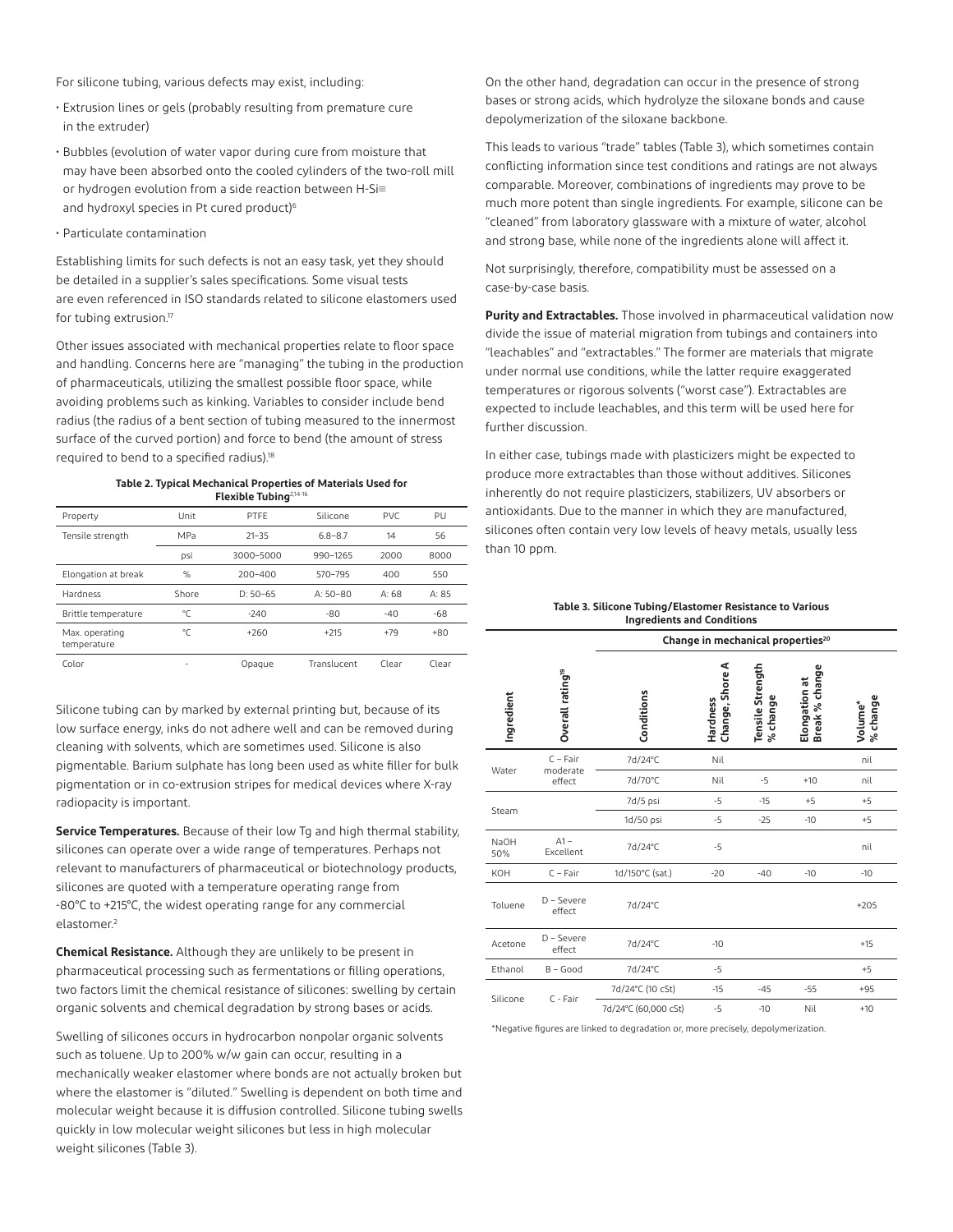Pt complexes are used as catalyst for cross-linking but at low levels (10 ppm Pt); once cured, quantifiable levels of platinum are not found in extractables, even when rigorous solvents are employed.<sup>21</sup>

For silicones, extractables consist in large part of short chain oligomers,<sup>6</sup> -(SiMe<sub>2</sub>O)<sub>n</sub>-, for which acceptable residual levels may be defined by risk assessment.

A recent article reviewed how best to analyze for extractables from silicone elastomers.<sup>21</sup> The article focuses on obtaining the maximum potential extractables in one single extraction test. "Exaggerated" conditions are described with precautions taken not to lose significant volatiles, as could occur during storage or sterilization, and to minimize degradation of the elastomer.

The recommended conditions allow separation of extracts from the product and minimize swelling, which could impact data interpretation due to poor solvent recovery and the entrapment of extractables in the swollen elastomer network. The observations were as follows:

- Among the solvents used, the highest levels of extractables were observed with acetone (around 2% w/w), while low levels of extractables were obtained with ethanol, water or other aqueous media. Acetone may be an ideal solvent for "exaggerated" studies per the purpose of this study.
- Sample configuration is critical, as extraction yields decrease with thicker samples.
- Extractables, as expected, decrease upon storage or after sterilization.

Understanding tubing composition is therefore a consideration in selecting the best way to study extractables. Ultimately, the goal is to detect and assay specific impurities and correlate them to toxicological studies (see below).

**Cleaning and Sterilization.** Tubing is packaged "as extruded." The importance of cleaning prior to use is mentioned in an article comparing silicone with other tubing, with regards to incubation of natural plankton:<sup>22</sup> silicone exerted no significant effect, while some other tubing decreased the phytoplankton growth rate, an effect that in some cases was removed after washing. Prior to use, cleaning with water for injection (WFI), followed by compressed air drying in controlledatmosphere rooms is practiced by some, though few details are available.

Because of its stability, silicone is easy to sterilize. Common sterilization procedures include:23

- Autoclave (steam) in a standard gravity steam sterilization cycle (30 minutes at 15 psi and 121°C), or in a highspeed flash steam sterilization cycle (15 minutes at 30 psi and 132°C). Note that silicone materials are more difficult to heat than materials such as thermoplastics because they have thermal insulating properties and so may require more time to heat.
- Gamma irradiation studies on Dow Corning™ Pharma Tubing products have shown that doses of gamma irradiation up to 5 Mrad (50 kGy) minimally affect the physical properties (durometer, elongation, modulus, tensile, tear strength) and extractables profile of the tubing.

• Ethylene oxide (ETO) with sufficient time to allow for complete degassing of residual ETO. Residual levels of ETO after sterilization have been investigated with different tubing, and silicone was shown to absorb less and release ETO faster than PVC or polyester-polyurethane tubing.<sup>24</sup>

• Sterilization by e-beam also has been mentioned.25

Repeated sterilizations, up to 10 cycles for ETO<sup>25</sup> and 25 cycles with steam,<sup>26</sup> have shown no significant effect on the mechanical properties of silicone elastomers.

#### **Tubing Performance in Transfer Operations**

**Surface Smoothness.** Inner surface smoothness is sometimes promoted to reduce risk of particle entrapment and buildup.<sup>27</sup> Probably more important is poor wetting to improve drainage and limit biofilm adhesion. PTFE, despite a higher rugosity than electro-polished stainless steel,<sup>1</sup> has been shown to be amenable to biofilm removal.<sup>28</sup> This phenomenon has been linked to its hydrophobicity and high water contact angle.<sup>1</sup> Some authors interpret these results as lower reactivity and inherently better compatibility.<sup>25</sup> Note that similarly to PTFE, PDMS also yields a high water contact angle.<sup>7</sup> There are probably some limitations to such compatibility claims: a high water contact angle appears to be important, but this alone is not sufficient to make conclusions regarding low chemical reactivity, and for tubing selection, other criteria also need to be considered.

Another interesting aspect concerns rugosity. PTFE, despite its rugosity, results in a lower pressure drop than stainless steel tubing. This allows retrofitting with perfluoropolymers as pressure losses can be minimized and allows for lower diameter tubing.<sup>1</sup> Such a study does not yet seem to exist for silicone tubing.

**Burst Resistance.** Silicone tubing is highly flexible and expands with increased intraluminal pressure. For example, when pumping high viscosity fluids or when short-bend radii make kinking a concern, there is a risk that the tubing may "balloon" and ultimately burst. A recent study details burst resistance for both standard and braid-reinforced Dow Corning™ silicone elastomer tubing (the latter is made from silicone elastomer overlaid with a polyester braid and then another layer of silicone elastomer).<sup>29</sup> The results indicate:<sup>30</sup>

- Lot-to-lot variation appears greater with smaller dimension tubing, most probably because small defects are likely to be more critical here.
- For tubing of a given dimension, burst strength increases with increasing elastomer hardness (50 to 80 Shore A).
- Depending on dimensions, the burst strength (at room temperature) of standard silicone tubing lies in the range 30 to 250 psi, while that for reinforced/braided tubing can be five-fold greater for the corresponding dimensions.

Note that since silicone mechanical properties are strain rate-dependent, burst resistance may be affected by the rate of pressure change.<sup>30</sup> Some suppliers quote a maximum working pressure, often between 1/5 and 1/3 of the burst pressure, yet apparently without published data to support this or without explanations about the process variables to be considered. So, setting limits is left with the user.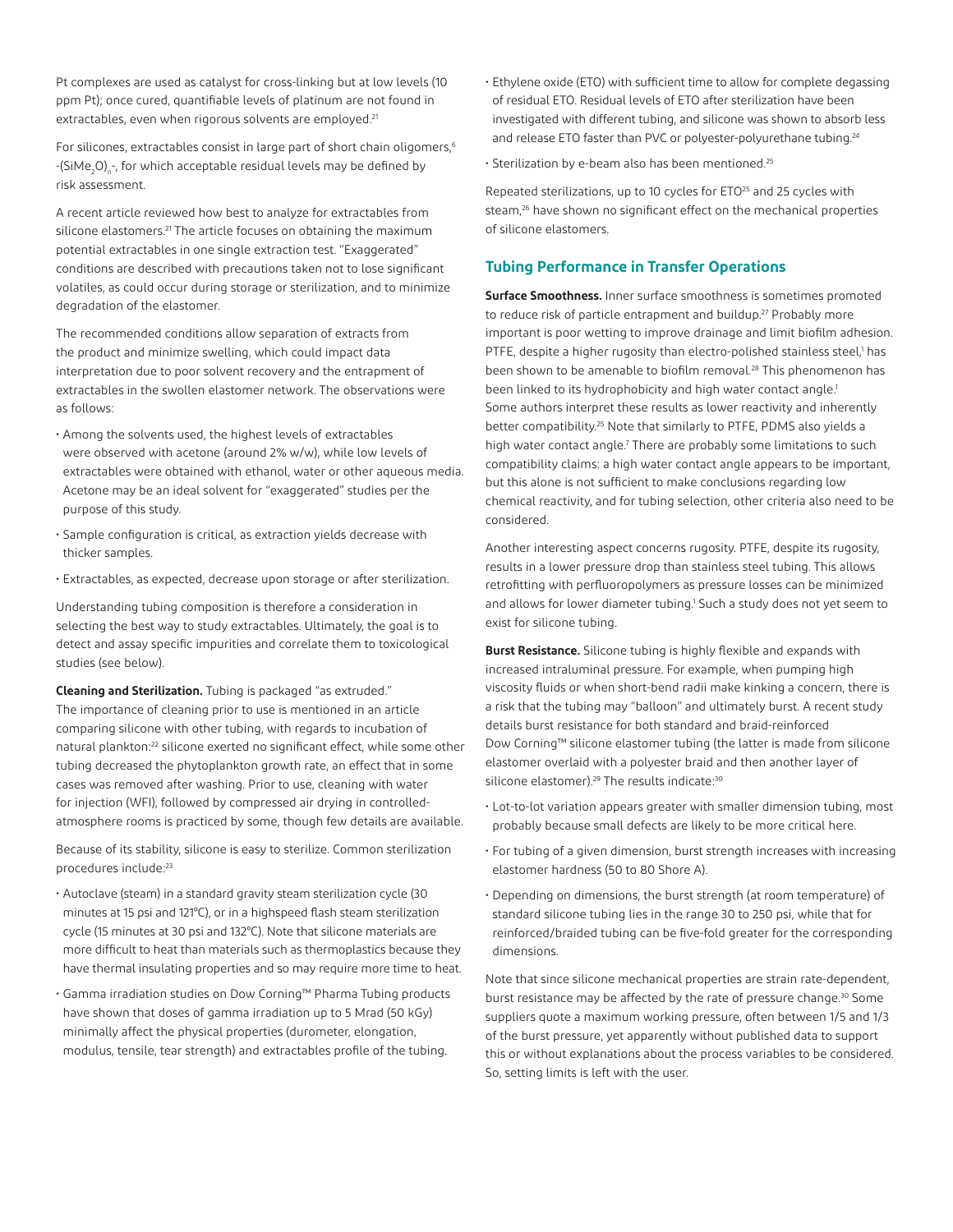**Sorption.** Over time, tubing can selectively absorb certain ingredients from the solution it comes into contact with, in particular low molecular weight substances. A recent study on the sorption of parabens shows that if filling lines are left idle for extended periods, perfluoro tubing performs better than many other tubing products, including silicone tubing, which can absorb up to 40% of the preservatives over a six-hour period (static condition, no flow).31-34 Sorption of other substances has been reported (e.g., liposomal formulations).35

#### **Tubing Performance in Pumping Operations**

The advantages of peristaltic pumping are clear (closed system with no risk of outside contamination by air or lubricant from the pump). The technique is used not only for processing pharmaceuticals, but also for blood pumping in extracorporeal blood circulation in cardiopulmonary bypass surgery or hemodialysis. These are some of the most demanding tubing applications. They not only require resistance to "chemicals" but also resistance to distortion during use, which could reduce flow rates as the tubing flattens, and resistance to catastrophic failure/leakage (pump life). Pump life depends on many factors such as pump settings, the product being pumped, and the tubing material itself. Overall, certain organic thermoplastics seem to perform better than silicones when only considering pump life,<sup>36</sup> although there is much conflicting data.

The recovery capability or resilience of the elastomer is critical and can be measured by tests such as compression set (how much "memory" will remain in an elastomer after it has been subjected to a permanent compression) or hysteresis (how much energy is being dissipated between a "low stress and relax" cycle).

Regarding silicone, peroxide initiated elastomers perform better than those cured with platinum. An interesting correlation has been established between hysteresis, a simpler test to run than compression set, and tubing pump life. It has been found that the extended pump life of peroxide initiated silicone elastomers may be explained by their lower compression set and lower hysteresis when compared with platinum cured elastomers.37 As a result of this observation, platinum cured elastomers with lower hysteresis have been developed for use in pumping applications.38

#### **Table 4. Spallation Weight During Pumping (5 l/min with saline)40**

|           | Particles total weight (µg) |                                           |                                                                       |     |
|-----------|-----------------------------|-------------------------------------------|-----------------------------------------------------------------------|-----|
| Ξ<br>Time | ω<br>eroxid<br>Silicone     | Platinum<br>grade<br>standard<br>Silicone | hysteresis<br><b>Silicone Platinu</b><br>lower hysteresi<br>epe.<br>ā | n   |
|           | 87                          | 197                                       | 86                                                                    | 85  |
|           | 191                         | 383                                       | 229                                                                   | 219 |

Spallation refers to degradation and the amount of particles generated and released from the tubing wall during peristaltic pumping but well before catastrophic failure or leakage. Spallation is dependent on the tubing composition: low spallation has been reported for fluoroelastomers,<sup>30</sup> and the issue has been much studied in blood pumping applications. In addition, pump settings have been shown to be critical. When occlusion forces were reduced, spallation from silicone tubing was largely reduced.<sup>39</sup> Interestingly enough, platinum cured silicone elastomer with lower hysteresis, as described above, once again appears to perform better than standard grades of platinum tubing (Table 4).

#### **Standards**

Relevant standards that should be considered when selecting tubing for pharmaceutical processing might include:

- FDA G95-1 Memorandum "Required Biocompatibility Training and Toxicology Profiles for Evaluation of Medical Devices"
- International Standard ISO 10993: "Biological Evaluation of Medical Devices, Part 1: Evaluation and Testing," and "idem, Part 11: Tests for Systemic Toxicity"
- United States Pharmacopeia 27 (USP® 27), Monograph c88: "Biological Reactivity Tests, In Vivo," Classification of Plastics: Class V and VI
- ASTM F748-98: "Standard Practice for Selecting Generic Biological Test Methods for Materials and Devices"
- FDA 21 CFR 177.2600: Rubber articles intended for repeated use
- 3-A Sanitary standards, Standards and practices for the sanitary design, fabrication, installation and cleanability of dairy and food equipment or systems used to handle, process and package consumable products where a high degree of sanitation is required
- National Sanitation Foundation (NSF51): "Materials and Components used in Food Equipment"
- European Pharmacopoeia 3.1.9: "Silicone elastomers for closures and tubing"

Each of these standards addresses different properties that could impact tubing selection, such as identification, presence of specific impurities, extractable or volatile substances, heavy metals, resistance to specific chemicals and some biological parameters.

It is interesting to note that tubing is sometimes promoted in the EU as carrying a "CE Mark." This is irrelevant for pharmaceutical applications, and even in medical device applications, as the tubing alone is only a "component," perhaps essential, but not yet a finished product requiring compliance with the Medical Device Directive (93/42/EEC) and CE Marking. However, the Directive does require that tubing users be responsible for establishing the quality and suitability of the tubing they select.

#### **Toxicology, Impact on the Environment and Disposal**

Interesting trade claims are made by some suppliers, such as "contains no toxic extractables (non-PVC, non-latex, non-silicone)".36 Data from a recent study, based on clinical trials on tubing used in extracorporeal circulation during cardiopulmonary bypass, showed that platinum cured silicone tubing induced lower leukocyte adhesion than any other tubing.<sup>41</sup> Although it is not the purpose of this article to provide a detailed review of this topic, there is growing attention in this area, both at a product level and along the entire supply chain, from raw materials though product generation and disposal.

For raw materials, even process ingredients can be critical, especially if they are potentially toxic and/or hazardous. For example, there is currently much discussion about perfluorooctanoic acid (PFOA) or its salts, which are used as essential processing aids in the polymerization of fluoropolymers, even if the finished products are not expected to contain PFOA.42 The material from which the tubing is made can also be important; for example, in the case of polyvinylchloride (PVC), phthalate plasticizers may be present. Silicones too have been in the limelight following the breast implant controversy. As a result, manufacturer associations are coordinating efforts and sharing costs to address such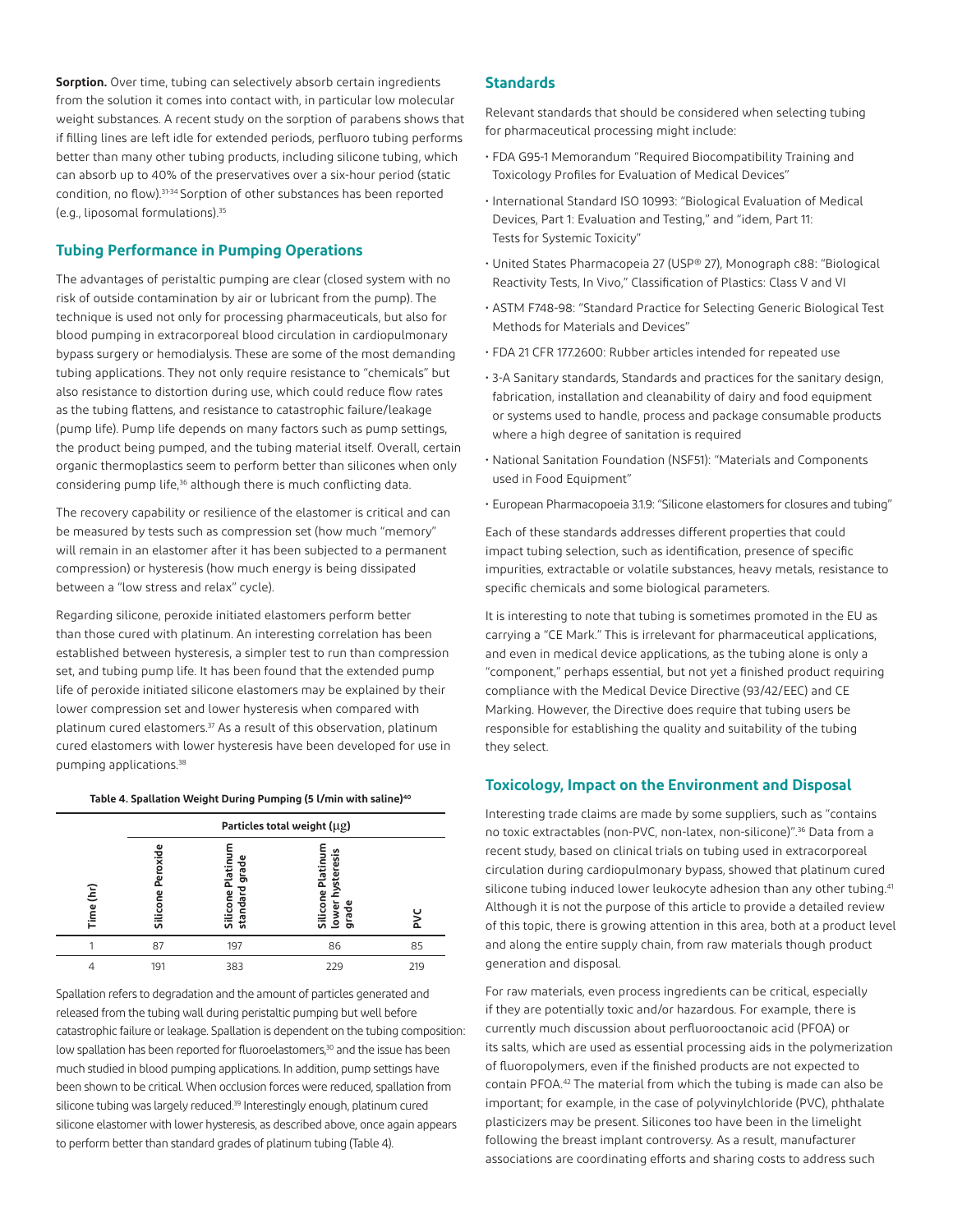issues. One example is the \$35 million Siloxane Research Program, which, under DuPont's leadership, is further investigating the toxicology of six silicone model compounds.

Silicone and the environment are addressed in a recent book.43 Regarding silicone tubing disposal, incineration is probably the most likely method. Incineration of silicone tubing leads to the formation of CO $_{\textrm{\tiny{2}}}$ , SiO $_{\textrm{\tiny{2}}}$  and water; thus, there are no toxicity concerns with its degradation products. In addition, the toxicity of silicone elastomers is not a concern. In addition to their use in pharmaceutical processing, they are often used in many longterm medical devices such as hydrocephalic shunts or pacemaker leads.

Another environmental impact to consider is single- versus multipleuse tubing, the latter requiring a significant level of validation, WFI and disposal of CIP-contaminated streams.<sup>5</sup>

#### **Cost**

Cost to acquire tubing is only one element to consider, as there is a spectrum of options from a fixed "asset" made of a stainless steel and/ or glass for multiple uses, to a simpler asset including reuseable or disposable tubing, to a single-use flexible approach made of both disposable bags and tubing. A recent article addresses the issue. It concludes that single-use options offer much capital savings as expected, and that they improve manufacturing flexibility. They also offer opportunities to offset higher raw material costs by immediate savings in validation costs and in recurring costs such as the amount of WFI needed for CIP operations,<sup>44</sup> or the costs of disposal of contaminated waste streams from such operations.<sup>5</sup>

#### **Regulatory Aspects**

Global emerging regulations are focusing on risk management<sup>45</sup> and integrated quality systems.<sup>46-48</sup> Integrated quality systems should include not only the ISO 9000 family of quality management standards, but also the appropriate levels of good manufacturing practices (GMPs) based on the criticality of the material being produced (tubing for implantation vs. tubing for external fluid processing), the chance that a significant event could occur, and the potential that the event could be catastrophic. Thus, the supply of raw materials, encompassing such "process aids" as tubing, could be required to follow critical GMPs principles for certain high risk applications.

Although tubing manufacturers are skillfully specialised at extruding, many of them process industrial elastomers for industrial applications. Although they may provide specific test results for pharmaceutical applications per the above standards, this approach often does not take into account other critical requirements, such as applicable GMPs.

Currently, in some countries, "process aids" such as tubing are treated as component articles of drug products and therefore come under the same control regulations as the drugs themselves. Traceability and change control are two important factors to consider. Today many extrusion houses rely on detailed documentation for raw materials, cleaning agents and packaging components as well as change control and notification of changes for materials produced upstream by their suppliers. Other critical variables that may be important include environmental control in the extrusion area, cross-contamination resulting from other materials

produced on site, and rework practices. A recent publication highlights various requirements designed to ensure compliance and management for risk.49

Based on the above trends, DuPont is unique as a supplier of tubing because of its integrated supply chain and the fact that it produces both silicone elastomers and silicone tubing at sites registered and audited by the United States FDA. This provides complete traceability from polymer compounding through tubing manufacturing, and this under a quality system based on both ISO 9001:2000 and critical principles of GMPs.

#### **Conclusions**

- First some trends:
- There is currently major growth in biotechnology, and a possible shortage of stainless steel reactor capacity. In addition, there is a move towards simpler/faster solutions from tubing with fittings, to fully equipped ready to use "rigs" with tubing, filter, adaptors and connections already in place. This allows raw materials and gas feeds, filtering, sample withdrawal or fluid transfer. Disposable bags with tubing "rigs" are now replacing some reactors (see above). It is also interesting to note that such assemblies are now being outsourced, which is likely to create a new niche market for suppliers.
- Emerging regulatory requirements also favour such assemblies as long as they use well-known materials.

Along with an appropriate understanding of the physicochemical properties of the material, tubing selection also requires knowledge of:

- Costs, not just cost to acquire, but cost in use.
- Risk management; for example, what level of quality or control, such as is provided by GMPs or other standards, is needed from the selected supplier in the application.
- Safety for the ultimate user, the patient, with an understanding of the purity and extractable profile, and links between these and toxicological studies.

In conclusion, silicones appear to be well suited to meet the above. In making a final tubing selection, one must consider their benefits as well as their limitations. It is important to remember that silicone tubing has now been used successfully for more than 30 years in various fluid transfer operations.

#### **Acknowledgements**

The authors wish to thank D. Anderson and C. Séné for their helpful comments. This article was published in *Pharma-Chem*, Mar. 30, 2004 and is reproduced here with the kind permission of the editor.